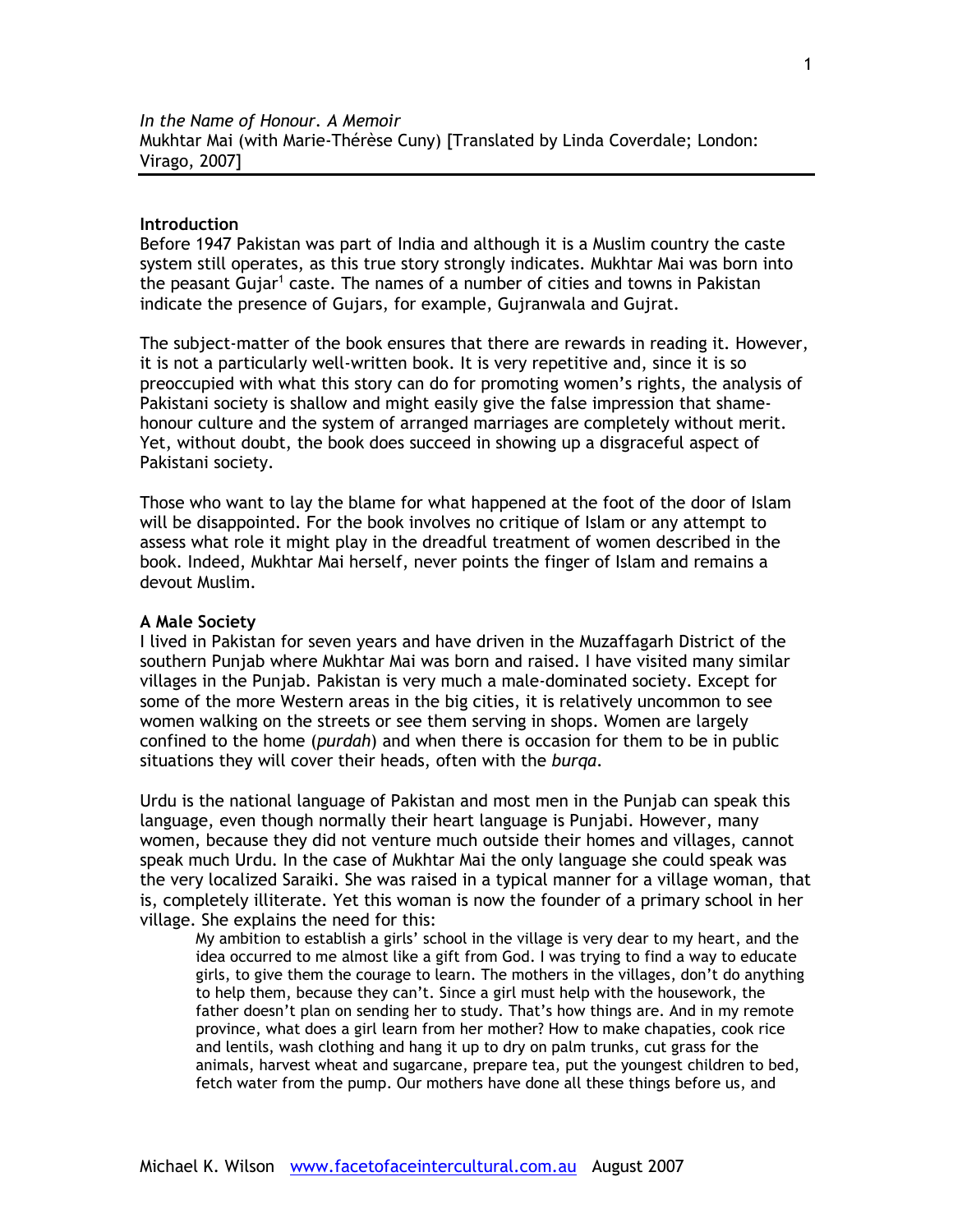their mothers did the same before them. And then it's time to be married, to have children… That's how life goes on from woman to woman. (75-6)

But what motivated this illiterate village woman to embark on such a noble venture? An horrific event occurred in the life of this woman that exposed to her the damage done to society by a kind of male domination which exploits women and often treats them as having little, if any, inherent value.

## **The Horrific Crime**

It is common for Pakistani Muslims to justifiably criticize the West because of the overt sexual promiscuity and immorality that characterizes it. Indeed, on the basis of exposure to Western videos, pirate copies of which are easily procured in the bazaars, there are Pakistani Muslims who assume all or most Western women are sexually loose. Since many Pakistani Muslims erroneously assume that the West is basically synonymous with Christianity, or the product of Christianity, it is often said, against Christianity, that Islam is the only religion which truly honours women, because it alone protects them and their honour from sexual exploitation.

That might be the theory. But this real-life story, that took place on June 22, 2002, flies in the face of such male representations of the status of women in Pakistan. This book does highlight the bloodcurdling experience of one Pakistani woman and, in the telling, exposes the tragic deprivation of dignity and honour experienced by vast numbers of Pakistani women.

Mukhtar Mai means "respected big sister" but the woman born Mukhtaran Bibi in the village of Meerwala around 1972 was treated with gross disrespect in her own village. She was not merely denied protection, but, though known by all to be completely innocent, was ordered by the village council to submit to gang-rape by four members of the dominating family in the village, the higher caste Mastois. This was supposedly a 'just' way of restoring the honour of the Mastois since, it was absurdly alleged, her 12 year old brother, Shakur, from the lower peasant Gujar caste, had damaged their honour when he acted with sexual impropriety towards a Mastoi girl aged over 20 named Salma. His crime? He had spoken to the girl.

The Mastois then kidnapped, beat and sodomised the boy, to humiliate him. The boy's father filed a complaint with the local police. When the police appeared on the Mastois' doorstep the Mastois were outraged that a Gujar peasant should defy them. So, ironically, it was the Mastois who now insisted that *their* honour must be restored.

Mukhtar Mai finds herself called to stand before the village council, hoping her submission will persuade the Mastois to withdraw their foul accusations against the boy and effect his release from prison. She arrives to find herself surrounded by Mastois armed with rifles and pistols, determined to enact their own 'justice', applying the principle of *zina* for *zina* ("fornication" for "fornication"). The village council (*jirga panchayat*) caves into the demands of the Mastois. Four men – Abdul Khaliq, Gulam Farid, Allah Dita and Mohammed Faiz – drag Mukhtar into an empty stable and repeatedly rape her, eventually throwing her out half naked in full sight of the whole village. Even then, it was only after paying the police 12,000 rupees, an enormous sum of money for this poor Gujar family, that the boy was released.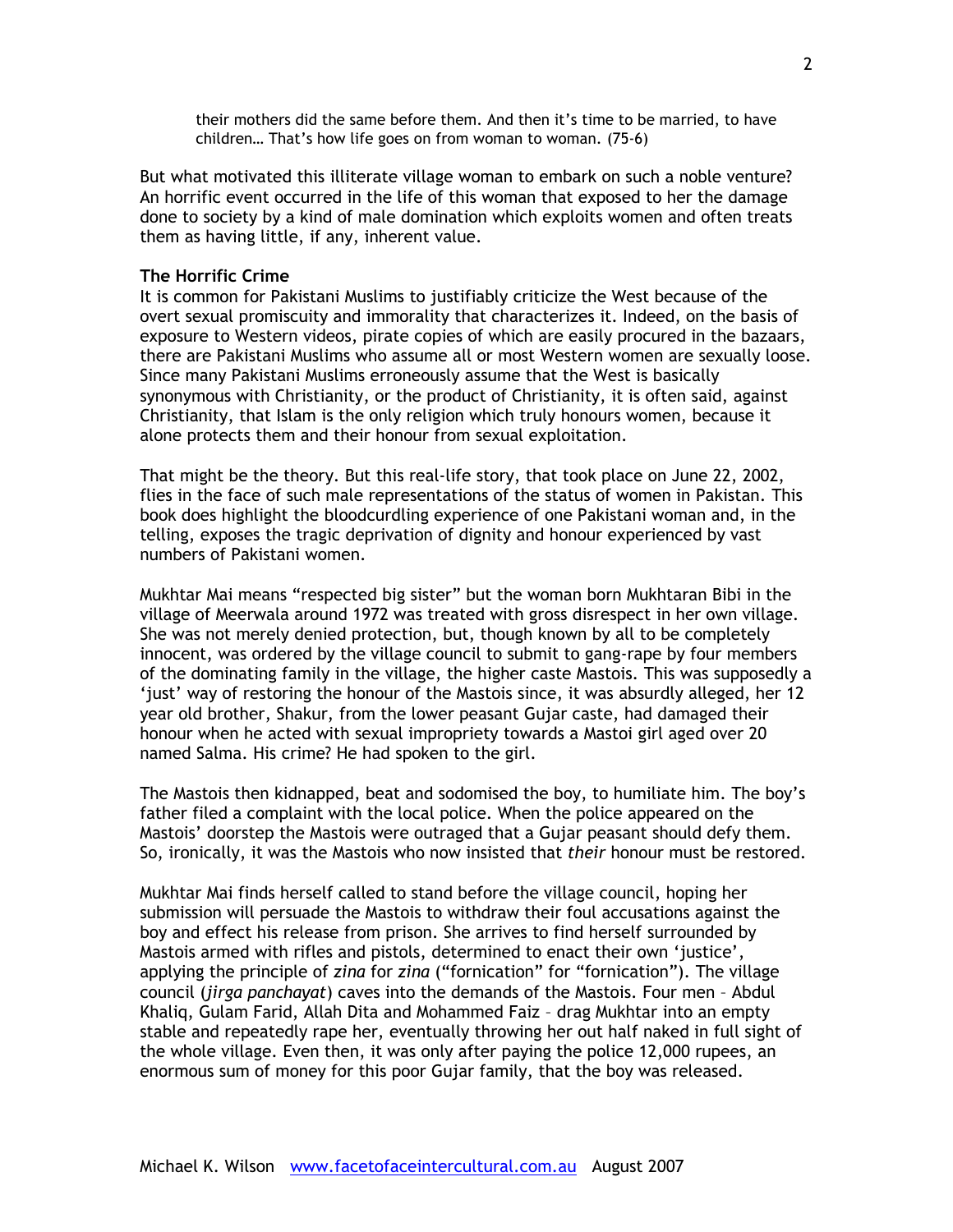It is now socially expected of Mukhtar that the honourable thing for her to do is to commit suicide. For a while she is close to doing just this, but then her anger drives her to seek justice.

### **Positives for Islam**

It will surprise some readers to discover that Islam does come out of this story with some credits. It is the local mullah, Abdul Razzaq, who tries to defuse the looming inter-family feud by proposing that Shakur be given in marriage to Salma, a suggestion that enrages the Mastoi chief. After the gang-raping of Mukhtar the mullah denounced what had happened as a sin and a disgrace for the entire community in the sermon he delivered during Friday prayers. Later, it is the mullah who encourages Mukhtar to seek justice and confirms her story when she is interviewed by a judge.

At no point does Mukhtar's Islamic faith waver. She constantly talks about how much the Qur'an means to her and it is a major weakness of this book that it provides little explanation as to which verses or teachings in the Qur'an were valued by Mukhtar. It is interesting to note the various ways in which Mukhtar shows her reverence for the Qur'an. When, on the fateful day, she is called to appear before the village council, she goes clutching the Qur'an to her breast, trusting that it will protect her. She claims that even though she could not read or write she had learned the Qur'an by heart. She also mentions that she had made a practice of teaching Qur'anic verses to village children. She had come to view the Qur'an as her strength.

Following her humiliation she speaks of how she pictured Allah:

I pictured God as a king: he was tall, and strong, seated on a divan, surrounded by angels, and he forgave people. He granted mercy to those who had done good deeds, and he sent the others to hell or their wickedness. (22)

She recalls that as she sat imprisoned in her room, Allah was her only comfort. For the next four to five days after her terrible experience Mukhtar claims that she recited the Qur'an without eating or sleeping. She speaks not only of her immense grief but also of how guilty she felt, while realizing her rapists felt no guilt at all.

At one point she speaks of how her illiteracy came to infuriate her, but saying, "The Koran is my one treasure: it is written inside me, in my memory, and it's the only book I have."

### **Embarrassments for the Justice System**

When journalists arrive, Mukhtar senses that she must take advantage of this situation in her quest for justice. However, the first obstacle she faces is the conduct of the local police who in various ways try to stop her taking the matter further. She describes these supposed custodians of the law in this way:

…in our province, the police are directly controlled by the upper castes. Policemen act as the fierce guardians of tradition, allied with the tribal authorities. Whatever decision a jirga makes will be accepted and backed up by the police. It's impossible to charge an influential family with a crime if the police consider the matter a village affair, especially if the victim is a woman. (27)

She relates how the police exploited her illiteracy, asking her questions but instead of writing down her answers, creating their own account and getting her to place her fingerprint on the concocted document which, of course, she was incapable of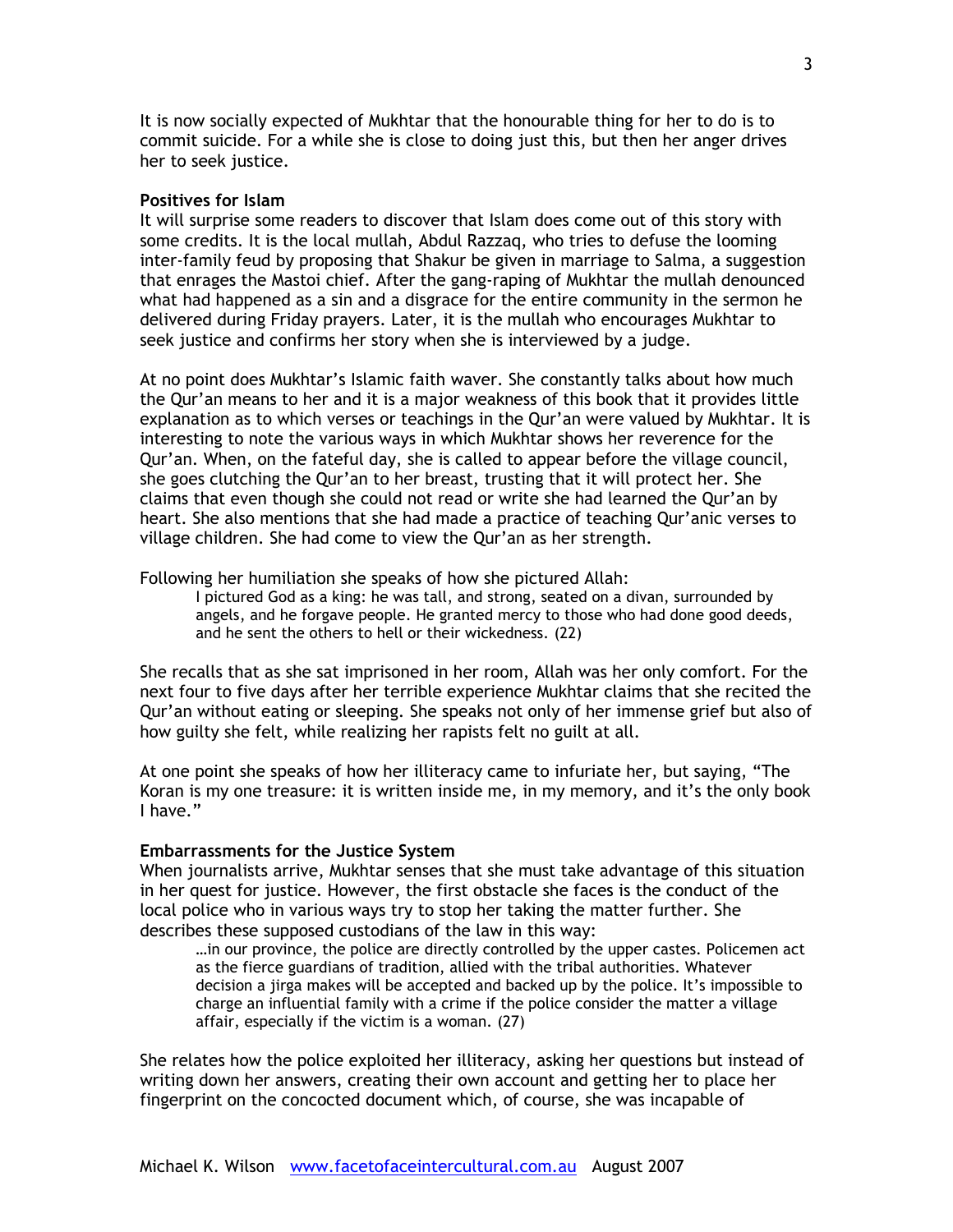reading. She tells how the police from time to time would bring her to the station and make her sit all day in order to keep her away from journalists. She tells of attempts of the police to persuade her to withdraw her complaints. She tells how she was made to put her thumbprint on blank pieces of paper.

At last she is summoned to tell a judge what has happened and he receives confirmation of her story from the mullah. Later when the accused are tried in court six of them are condemned to death and ordered to pay 50,000 rupees in damages and costs.

But on March 3, 2005, to Mukhtar Mai's horror, the Lahore High Court acquitted five of the accused, ordering that they be released. Only one defendant remained in jail, condemned to life imprisonment. On March 5 Mukhtar Mai holds a press conference expressing her determination to appeal to President Musharraf himself if need be. On March 7 she marches with 3000 women to demand justice. On March 17 having heard that the Mastois have been released from prison and fearing for her life, she travels to Islamabad where she meets with the Minister of the Interior. The next day she meets with the Prime Minister. The result is that a new arrest warrant is issued and the men are returned to prison pending consideration of Mukhtar's appeal. On June 28 the Supreme Court of Islamabad agrees to reopen the case.

### **Male-Female Relationships**

Mukhtar Mai's life story opens up a window through which can be seen Pakistani culture. She relates how she learned at around age 10 that it was forbidden to talk to boys and notes that she never broke that taboo. She also tells how girls aren't allowed to play with boys even when they are very small, commenting, "A kid found playing marbles with his little girl cousin gets beaten by his mother" (91).

She notes how mothers-in-law often cry out such things as, "You don't listen to your husband! You're not serving him fast enough!" Though such comments may be directed at daughters-in-law they simultaneously teach the youngest unmarried girls, as they overhear such remarks, what is expected of them. Muktar observes,

Aside from prayer and the recitation of the Koran, that's the only education we receive. And it teaches us distrust, obedience, submission, fear, abject respect for men. It teaches us to forget ourselves. (92)

Through an ill-conceived and short-lived arranged marriage Mukhtar Mai was wedded, at the age of 18, to a man whose face she had never seen until the day of her marriage. She observes that in Pakistan a young woman is not free to choose a husband for herself, noting,

Some women who have taken that risk have been threatened, humiliated, beaten, and sometimes even killed, although there are new laws that support this right to choose, in theory. Islamic law does not support this right, however, and each caste has its own traditions. Couples who decide for themselves have huge difficulties proving the legality of their marriage. The woman, for example, may be accused of *zina*, a sin that includes adultery and sex without the sanction of marriage. She may then be condemned to be stone to death. We are constantly being caught between the different legal systems of our religion and our government, not to mention – for extra complications – the tribal system, since each tribe has its own rules that completely ignore the official law, and sometimes even religious law.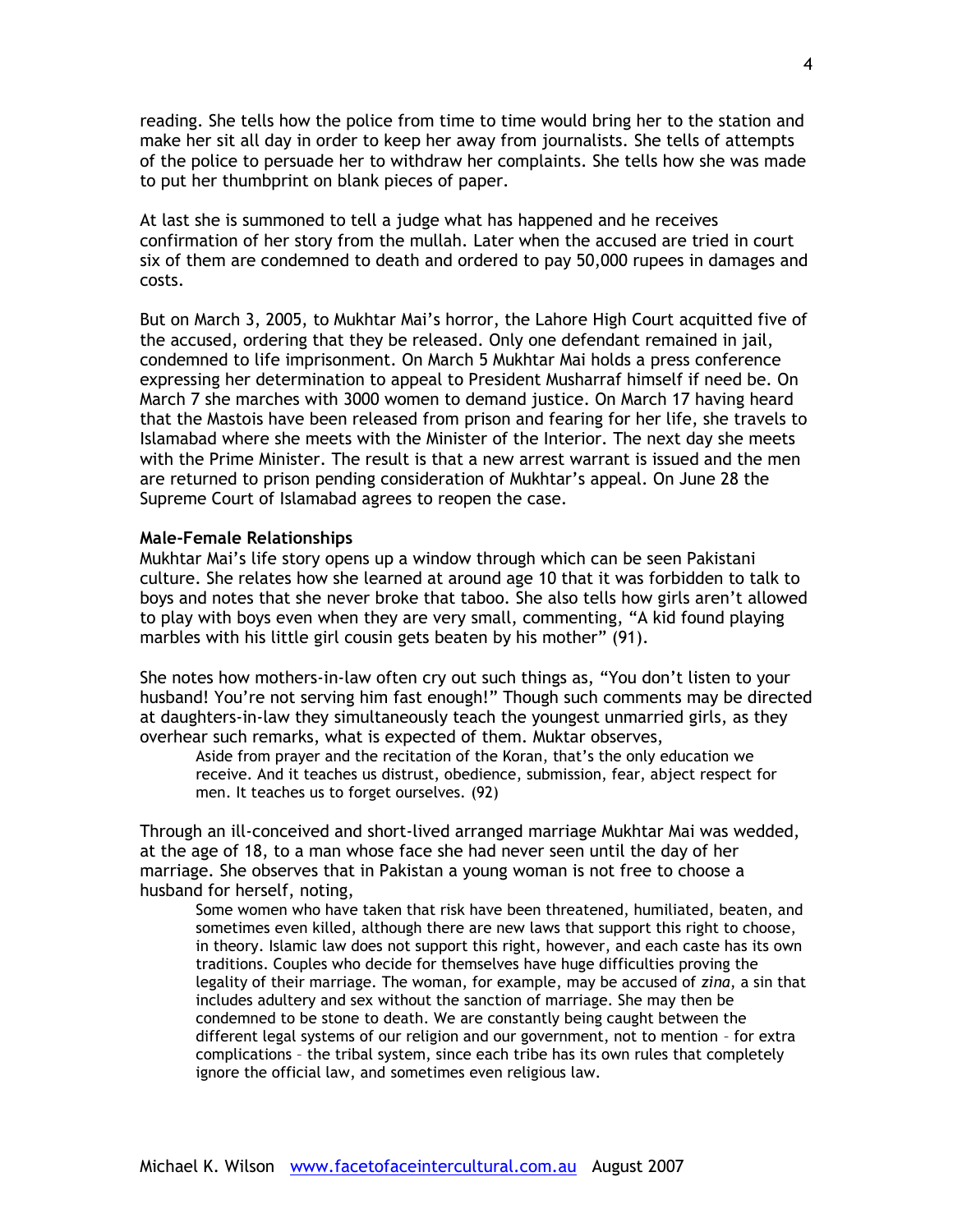Mukhtar explains that Pakistani mothers do not tell their daughters what goes on in a marriage and do not prepare them for the sexual relationship. From the very start of her own marriage Mukhtar discovered she did not like her husband very much. She also points out that only the husband may grant a divorce. If a woman begins proceedings for a divorce in a state court of law the husband's family may consider itself 'dishonoured' and demand 'punishment.' In Mukhtar's case the marriage contract had specified that her husband should live with Mukhtar's family, but he decided instead to move in with his brother's family. So Mukhtar returned home after barely a month and managed to get a divorce.

This book highlights problems with the system of arranged marriages and also illustrates terrible things done against those who break with this system and opt for a love marriage. Mukhtar can speak of the case where a woman married for love only for her husband to be murdered by her brothers for staining the family honour. She can speak of *jirgas* condemning women for trying to wed freely, even though the national law permits it. She can speak of families taking the husband of a love marriage to court and maliciously charging him with rape. However, it would not be fair to conclude from this that the system of arranged marriages is inherently evil and that a society in which love marriages prevail is to be preferred. The book does not involve any in-depth analysis of such social structures nor provide a balanced assessment of advantages and disadvantages.

### **Ill-Treatment of Women in Pakistani Society**

Understandably, what happened to Mukhtar has been used by many to highlight the plight of women in Pakistani and Muslim societies generally. Mukhtar herself has much to say by way of explaining how women are often regarded in her country:

A woman is nothing more than an object of exchange, from birth to marriage. According to custom, she has no rights. That is how I was raised, and no one ever told me that Pakistan had a constitution, laws, and rights written down in a book. (27-8)

She speaks of how difficult it was to tell her story over and over again to male policemen:

With a policewoman, it would be less agonizing, but the terrible thing is, here there are almost no women in the police and the judicial system. Just men. (34)

She talks of one occasion where she is made to sit in a room without any furniture, not knowing what she was doing there or what would happen next:

And since no one talks to me or explains anything at all to me, I have plenty of time to think about the way women are treated. Men are the ones who 'know'; women must simply keep quiet and wait. Why tells us anything? Men make the decisions, rule, act, judge. I think of the goats tied up in courtyards to keep them from wandering around the countryside. I don't count for more than a goat here, even if I haven't got a cord looped around my neck. (35)

When what had happened to her became worldwide news, Mukhtar found herself speaking with journalists and women from various human rights organizations. Through such interaction she came to learn of other rapes and acts of violence against women, reinforcing her commitment to see justice. She tells of a woman who became pregnant after being raped by her brother-in-law. She did not repudiate the child and in 2002 was initially sentenced to be stoned to death because the child constituted proof of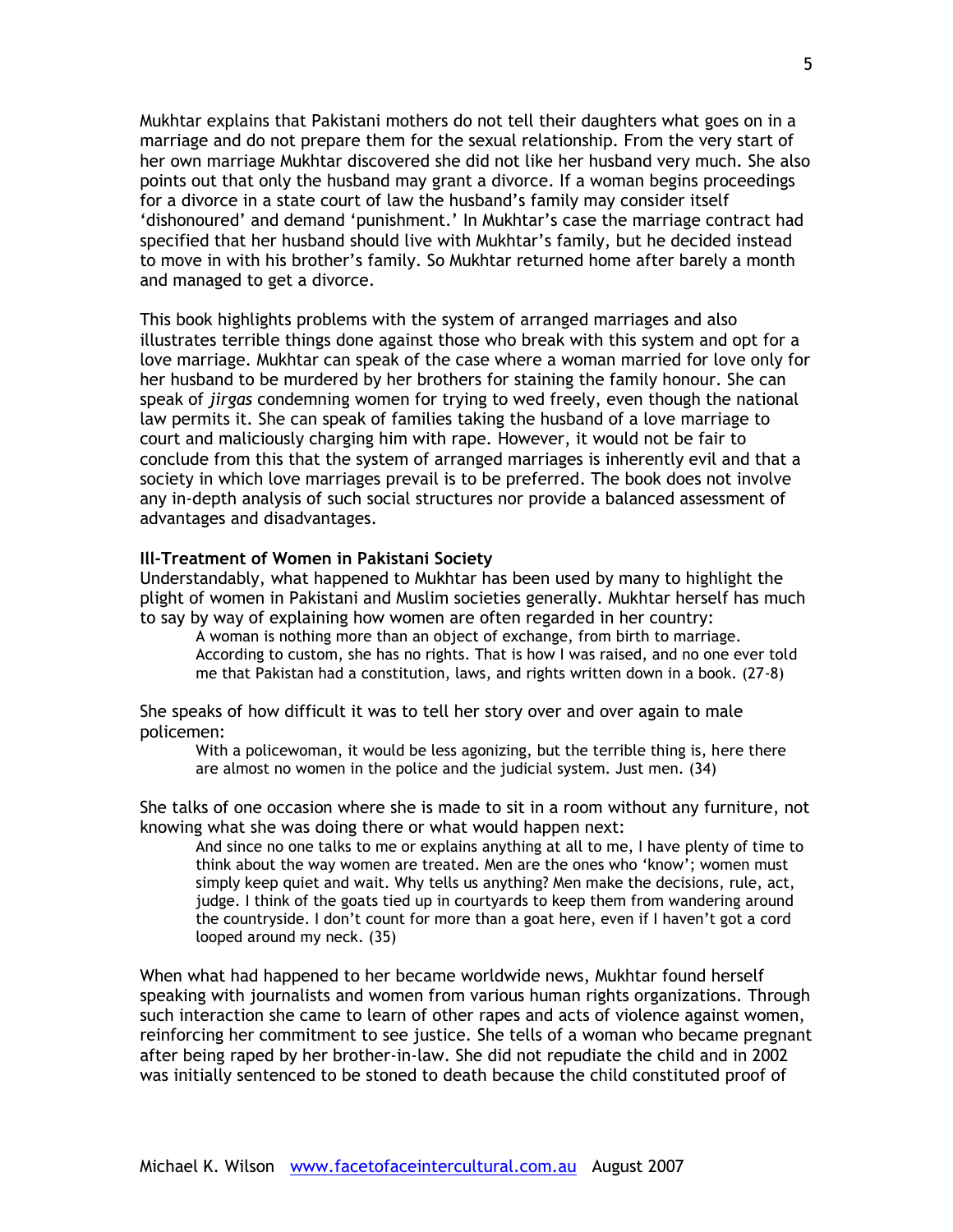*zina*. The rapist has gone scot-free while the victim, at the time of the book's writing, was still in prison, and facing the prospect of being there for many more years.

There are women all over Pakistan who, having for some reason incurred the wrath of their husbands, have their noses cut off, have acid thrown in their faces or are "accidentally" killed in the explosion of a cooking-gas canister.

It is common for many maltreated women to seek Mukhtar Mai's help and for her to have as many as a dozen women sleeping in her bedroom on any one night. Mukhtar's close friend Naseem comments,

Men and women are equals. We have the same duties. I'm well aware that Islam gives men some superiority, but here, men take advantage of that to dominate us completely. A woman must obey her father, her brother, her uncle, her husband, and finally every man in her village, the province, and the entire country! (86)

Naseem goes on to speak of the husband who won't let his wife see a movie because he wants to keep her in ignorance so he can control her. For many a Pakistani wife, Naseem explains, "the world exists only through her husband" (87).

Reflecting on the deplorable judgment of the *jirga* Mukhtar complains about the exclusion of women from meetings, "even though they are the ones – as mothers, grandmothers, the custodians of daily life – who understand family problems the best. Men's contempt for their intelligence is what pushes women aside" (108).

Mukhtar also observes that it has been common for inter-caste and inter-tribe marriages to be arranged with a view to reducing confrontations by intermingling bloodlines. She comments, "The present reality is quite different. Married under such conditions, a wife is even more mistreated, rejected by the other women, trapped in slavery."

# **International Fame and Support for Mukhtar Mai**

As she becomes famous and commended for her courage, Mukhtar Mai also becomes the recipient of generous monetary grants. Immediately, she decides she wants to use this money to establish a school for girls in her village. With government help her first school is opened by the end of 2002. Additional donations are received from overseas. By the close of 2005 her school was attended not merely by 200 girls but also 160 boys.

Naseem, the forthright daughter of a policeman from a neighbouring village, becomes Mukhtar's close friend, personal supporter and headmistress of the school.

### **The Pakistani Government and Damage Control**

The worldwide broadcasting of this dreadful incident reflects badly on Pakistan and the Pakistani government goes into damage control mode. The Minister of Justice stated on British TV that the verdict of the *jirga* was an act of terrorism; that the tribal assembly was an illegal body; and that the guilty should be brought before an antiterrorism court.

The book tells of an attempt made by President Musharraf to prevent Mukhtar from speaking at a US conference, presumably because of the embarrassment this might cause for Pakistan. Indeed, the book claims that President Musharraf's close friend, Brigadier Ijaz Shah threatened a Pakistani-American physician who supported Mukhtar